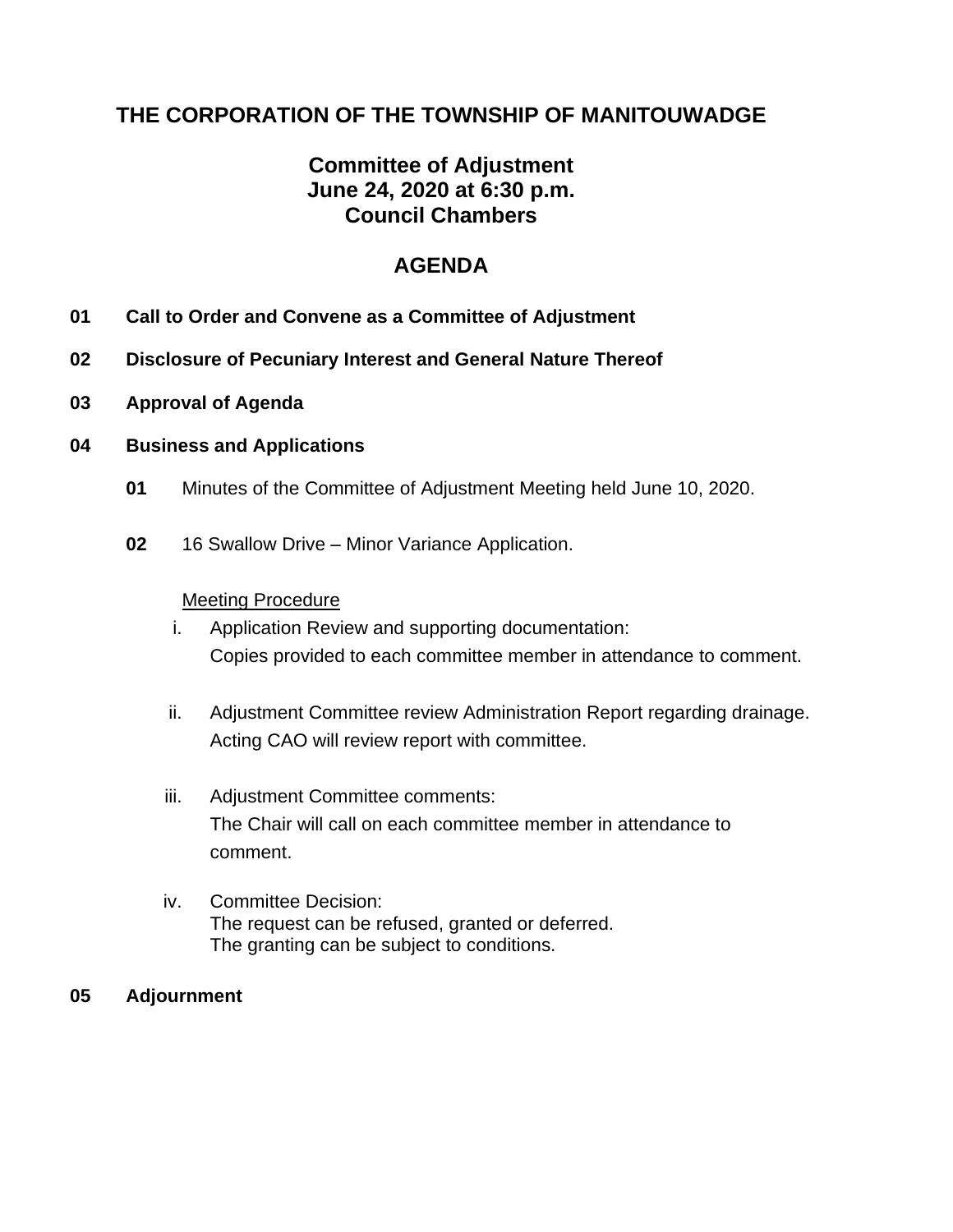**MINUTES OF THE MEETING OF THE COMMITTEE OF ADJUSTMENT FOR THE TOWNSHIP OF MANITOUWADGE, HELD IN THE COUNCIL CHAMBERS, WEDNESDAY, JUNE 10, 2020 AT THE HOUR OF 6:30 P.M.**

- **PRESENT:** Mayor John MacEachern (Chair) Councillor Dave Arola Councillor Jim Moffat Councillor Mike Scapinello – via Teleconference
- **ABSENT:** Councillor Kathy Hudson
- **STAFF:** Owen Cranney, Acting CAO/Fire Chief/CBCO Joleen Keough, Acting Clerk (Secretary-Treasurer) Chris Townes, Acting Treasurer
- **PUBLIC:** 0

# **01 CALL TO ORDER AND CONVENE AS A COMMITTEE OF ADJUSTMENT**

#### **RESOLUTION NO. 2020-01**

Moved by: Councillor Moffat Seconded by: Councillor Arola

**RESOLVED THAT:** the Committee of Adjustment Meeting commence at the hour of 6:36 p.m.

| <b>Recorded Vote</b>              | <b>FOR</b> | <b>AGAINST</b> |
|-----------------------------------|------------|----------------|
| Councillor David Arola            |            |                |
| Councillor Kathy Hudson           |            |                |
| Councillor Jim Moffat             |            |                |
| <b>Councillor Mike Scapinello</b> |            |                |
| Mayor John MacEachern             |            |                |

## **CARRIED**

# **02 DISCLOSURE OF PECUNIARY INTEREST AND GENERAL NATURE THEREOF**

## **03 APPROVAL OF AGENDA**

#### **RESOLUTION NO. 2020-02**

Moved by: Councillor Arola **Seconded by: Councillor Moffat** 

**RESOLVED THAT:** the agenda be approved as circulated.

| <b>Recorded Vote</b>              | <b>FOR</b> | <b>AGAINST</b> |
|-----------------------------------|------------|----------------|
| Councillor David Arola            |            |                |
| Councillor Kathy Hudson           |            |                |
| Councillor Jim Moffat             |            |                |
| <b>Councillor Mike Scapinello</b> |            |                |
| Mayor John MacEachern             |            |                |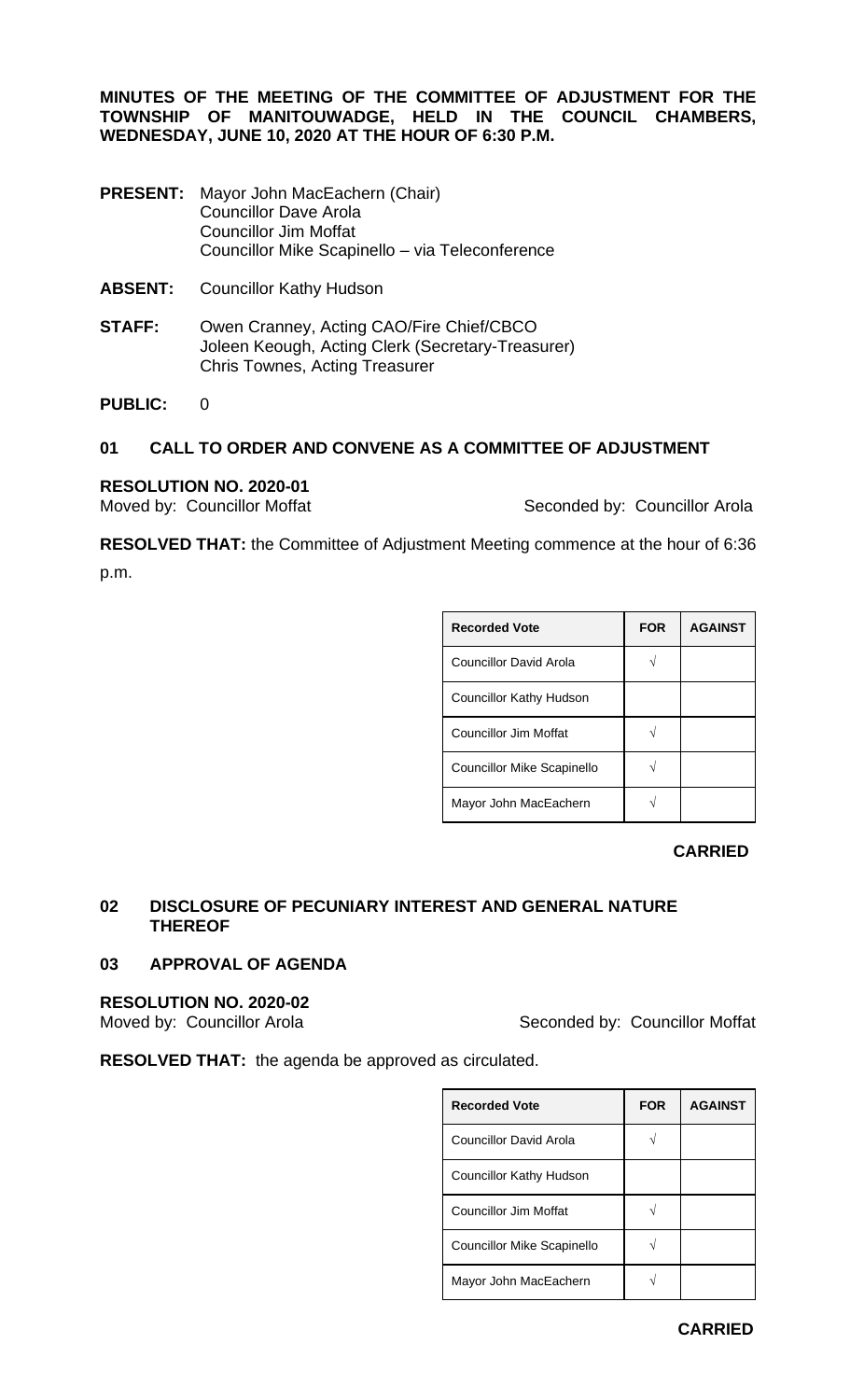## **04 BUSINESS AND APPLICATIONS**

**01** 16 Swallow Drive – Minor Variance Application.

## Meeting Procedure

- i. Application Review and supporting documentation: Copies provided to each committee member in attendance to comment.
- ii. Adjustment Committee comments: The Chair will call on each committee member in attendance to comment.
- iii. Public Participation:

The Chair will invite the public to address the committee; the Secretary-Treasurer will call public members who requested to comment, over teleconference.

Public comments will be in support or opposition to the application. Public comments will be held at 5 minutes per person.

This can be extended by the Chair.

- Two written submissions were reviewed.
- One verbal comment received via teleconference.

#### iv. Committee Decision: The request can be refused, granted or deferred. The granting can be subject to conditions.

## **RESOLUTION NO. 2020-03**

Moved by: Councillor Moffat Seconded by: Councillor Arola

**RESOLVED THAT:** the Committee is in receipt of the Minor Variance Application for 16 Swallow Drive in the township of Manitouwadge.

**AND BE IT FURTHER RESOLVED THAT:** upon conclusion of the Committee's review and consideration, direct staff as follows:

| 01 | The Committee approves the Minor Variance Application for<br>16 Swallow Drive.         |
|----|----------------------------------------------------------------------------------------|
| 02 | The Committee does not approve the Minor Variance Application for<br>16 Swallow Drive. |

- $\Box$ **03** The Committee approves the Minor Variance Application for 16 Swallow Drive with the following conditions:
- $\boxtimes$ **04** Defer to next meeting.